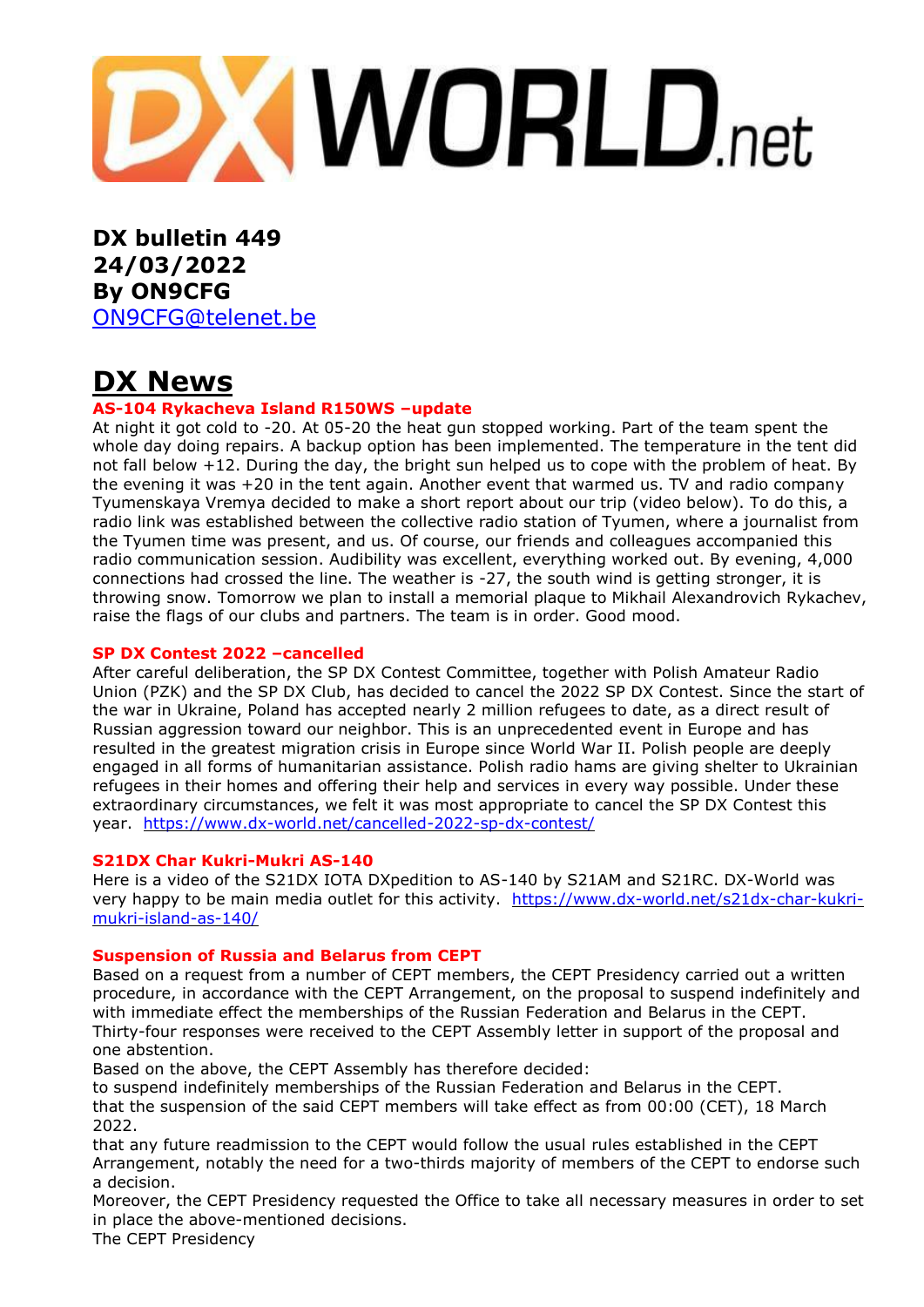## **Zorro JH1AJT S.K –by Champ E21EIC**

After a long and courageous battle with cancer, it is of immense sadness to learn the passing of Zorro san, JH1AJT. Zorro san was in-and-out of the hospital a lot these past few months, but despite all the efforts, his health continued to decline and became critical last Friday. He passed away peacefully in his sleep this morning at 0850am JST.

Our ham radio world has lost another beaming light. Zorro san JH1AJT was the founder of SEISA Group and Foundation for Global Children (FGC). He was deeply involved in humanitarian projects in Cambodia, Bangladesh, Japan, Myanmar, Eritrea and Bhutan, and was also the main driving force behind many DXpeditions. His awards and achievements in amateur radio include DXCC Honor Roll #1, DXCC World Ranking No.1 on 10m band, CQ DX Hall of Fame in 2015, YASME Excellence Award in 2018, Dayton Hamvention Amateur of the Year and CQ Amateur Radio Hall of Fame in 2020.

<https://www.dx-world.net/zorro-jh1ajt-is-s-k/>

## **DL7UXG S.K –by Ric, DL2VFR**

It is a difficult and sad task for me to inform you that my friend Klaus-Dieter Pöls, DL7UXG, passed away today.

Klaus was the editor of the DX-Mitteilungsblatt (DXMB or DXNL = DX-Newsletter of the DARC). He started in 1970 as short wave listener and became licensed first 1974 as DM4XIG. Later he was active as Y51SL and Y28XL before he obtained DL7UXG.

Since 2011 he contributed to the IOTA news of the DXNL and took over as responsible editor in 2014. Almost 400 DXNL have been published until last week by Klaus. This week there will be no DXNL. Klaus was a very active expeditioner from WWFF and several IOTA in DL, SM, OZ, LA, OH and TF. We had new plans for this year. R.I.P.

#### **Ukranian Contest Club – CQ WW Contests (by Vlad, UY5ZZ, President of Ukranian Contest Club)**

A few words from Ukrainian operators. We were always on the side of ham-spirit, friendship and equality. These are the key points of any modern society. But these days our country is faced with unbelievable aggression from Russia. This is not a politic. This is a crime. A terrible crime. The things that happen there can't be described with just words..

We wish to thank a lot of hams all over the world for their kindness and support. However, we see a lot of evidence that the majority of the Russian amateur community shows active support for this aggression. We understand that most of them are just "infected" due to the incredible amount of lies and propaganda. But a contagious person must be quarantined. Isn't that right? <https://www.dx-world.net/ukranian-contest-club-cq-ww-contests/>

# **DXCC**

# **This week on air**

**This can change daily, please visit** <https://www.dx-world.net/> **for updates.**

**3A, MONACO** During the CQ WPX SSB contest, Giani IK1TTD will be active as 3A/IK1TTD. Most likely he starts Friday evening before the contest. QRV on 80, 40, 20, 15 and 10 meter. QSL via home call, bureau.

**6W, SENEGAL** Willy, ON4AVT is once again operating as 6W7/call from Warang. Activity until April 10. Operation from 80 to 10 meter using SSB, digi and QO-100. QSL via home call, Club Log OQRS.

**8P, BARBADOS** Dick, G3RWL is operating as 8P6DR until April 4. Activity from 80 to 10 meter using CW. QSL via home call, Club Log OQRS and LoTW.

**9J, ZAMBIA** Mario, IK1MYT is once again QRV from Lusaka as 9J2MYT until June. Activity on 40, 20, 17, 15 and 10 meter using SSB. QSL via IZ3KVD, Club Log OQRS.

**9M2, WEST MALAYSIA** Alex, SO9UM is active from Kuala Lumper as 9M2/call until March 31. Operation from 40 to 10 meter using CW, SSB and FT4/8. QSL via home call.

**D6, COMOROS** Don D60AB (N6ZO) is again QRV from Grande Comore until March 29. He will be participating in the CQWPX SSB contest as D60AB.

**FG, GUADELOUPE** Jean-Luc, F1ULQ will be active as TO1Q during March 25 and April 8.

Operation on HF using SSB and FT8. QSL via home call, direct or bureau, LoTW.

**FG, GUADELOUPE** Gildas F6HMQ and Michel F5GWV are once again active as FG/calls until March 27. Operation in 'holiday-style'. QSL via F6HMQ.

**FO0, AUSTRAL ISL** Jacek, SP5EAQ is operating from Rimatara Island during March. Operation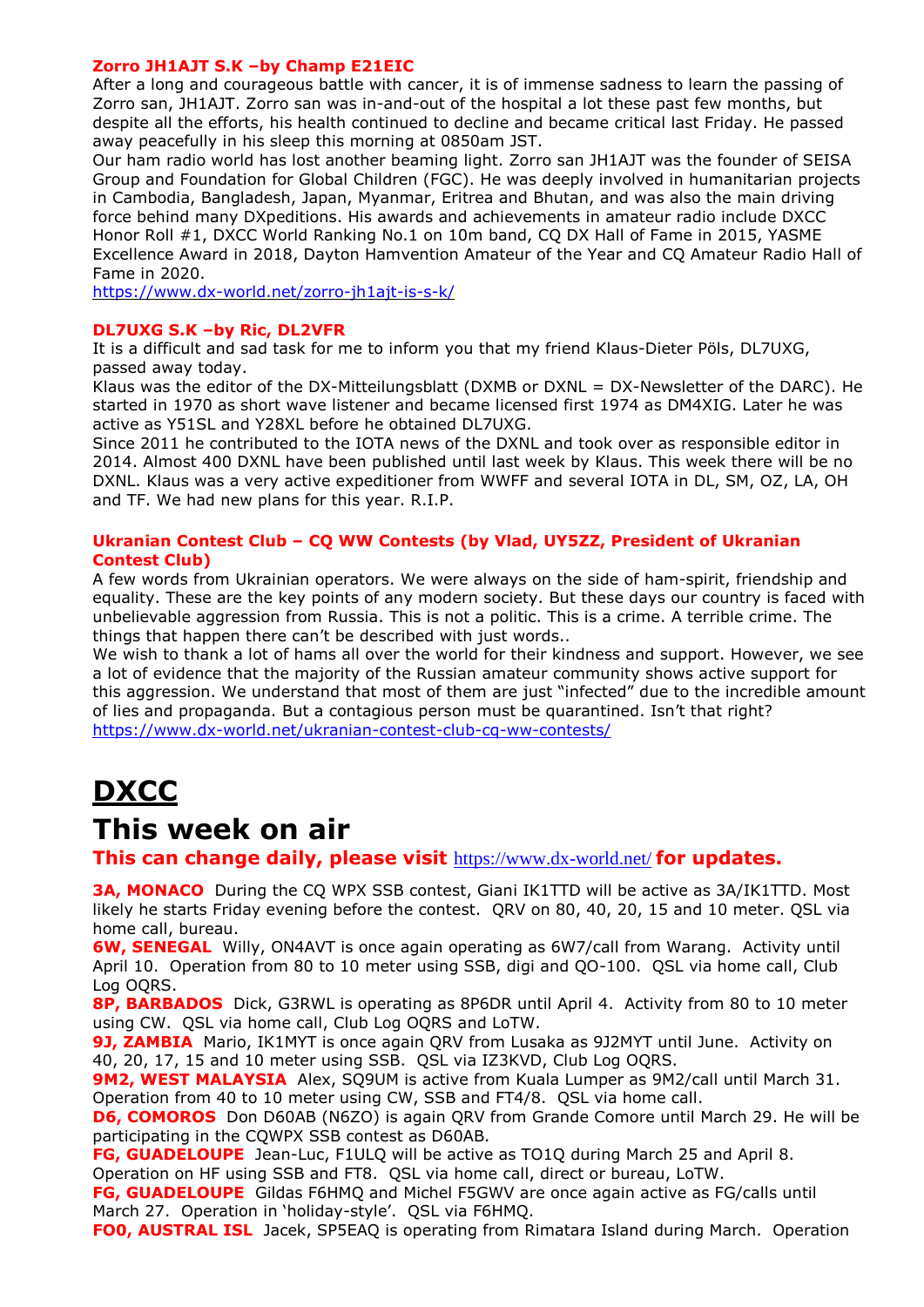as FO/call and TX5AQ (CQWW WPX) on HF using SSB only. This is all depending the Covid pandemic.

**HR, HONDURAS** Gerard F2JD is active as HR5/call from Copan until April 5. Activity on HF using CW, SSB and digi. QSL via F6AJA, direct or bureau. <http://lesnouvellesdx.fr/voirlogs.php>

**JD1, MINAMI TORISHIMA** QSL manager (JA8CJY) has today informed that Take, JG8NQJ/JD1 should again be active from Minami Torishima starting mid-March 2022. Firm dates to follow **JX, JAN MAYEN** Rune, LA7QY says he plans to be active as JX7QY from Jan Mayen at the end of March lasting through until the beginning of October (actual operating style and times unknown due to work pattern).

**OA, PERU** Alex, DD5ZZ is active until around mid-May as OA7/call. QRV form 40 to 10 meter. QSL via home call and LoTW. An entry in the CQ WW WPX SSB contest is included.

**PJ4, BONAIRE** John, KK9A is once again active as PJ4/call until March 30. Operation from 80 to 10 meter using CW and SSB. An entry in the CQ WPX SSB contest as PJ4R is included. QSL via WD9DZV.

**PJ5, ST EUSTATIUS** Look for PJ5/SP9FIH, PJ5/SP9FOW and PJ5/SP9MQA starting from March 24. Operation on with an entry in the CQ WW WPX contest by SP9FIH. <http://pj5.dxpeditions.org/>

**PJ7, SINT MAARTEN** Tom, AA9A is once again active as PJ7AA until March 26. QRV from 80 to 10 meter using CW, SSB, FT8. All QSOs will be uploaded to LoTW and Club Log.

**TL, CENTRAL AFRICAN REPUBLIC** The Italian DX Team will be operating as TL8AA(CW, SSB and RTTY) and as TL8ZZ (FT8) between March 27 and April 9. Activity with 7

operators and 4 stations from 160 to 6 meter. More to follow.

**VP5, TURKS & CAICOS** Dave, K0KQ is QRV as VP5/call from Grand Turk in March 2022. Operation on HF using an end-fed wire in a palm tree. QSL via LoTW.

**VP5, TURKS & CAICOS** Ross W2TT and John AF3K are operating as VP5/calls until March 29. Activity in 'holiday-style' from 80 to 6 meter using CW, SSB and digi. QSL via Club Log.

# **Coming up soon**

**9N, NEPAL** Matjaz, S57MK will be active as 9N7MK (trekking Mt Everest) between April 2 and April 23. Operation on HF.

**OH0, ALAND ISL** Team OH0EG will be active from Aland islands during April 1-9 and April 22-29, 2022.

Team 1 – DK8RE, DM5WF, DL8UUF, SP1EG; 160-10m; CW SSB + digital; 1kw; dipole, ground planes; QSL via SP1EG.

Team 2 – SP1EG, SP1QY, SQ3PMX; 80-15m; FT4 FT8 RTTY; 100w; ground planes; QSL via SP1EG.

# **QSL preview**

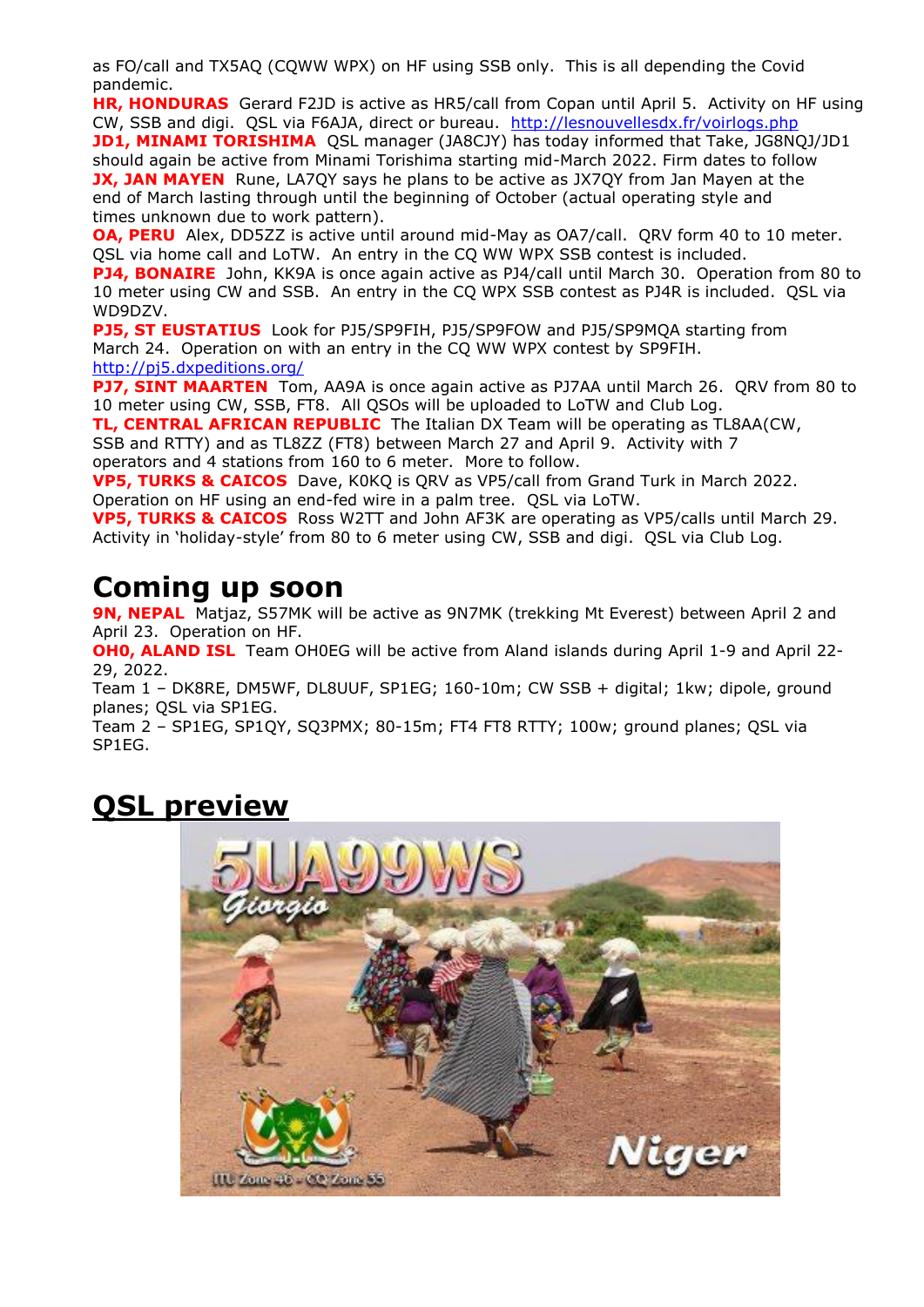

# **IOTA This week on air**

## **ASIA**

## **AS-104 Rykachev Isl R150WS**

The team set up the camp on March 19, see **[https://www.dx-world.net/r150ws-rykacheva](https://www.dx-world.net/r150ws-rykacheva-island-as-104/)[island-as-104/](https://www.dx-world.net/r150ws-rykacheva-island-as-104/)** for full details.

**AS-200 Shodo Isl** Take JS6RRR and Take JI3DST will be active as call/5 from March 25 until April 12. Operation from 80 to 2 meter using CW, SSB, digi, FM. Mark the calls: JI3DST/5 mainly for DX, JI5RBH mainly for JA, JS6RRR/5 mainly for JA and JS6RRR/P for FT8. See QRZ.com for QSL information.

## **EUROPE**

**EU-105 Batz Isl** Team TM5IB is QRV until April 2. Activity using CW, SSB and FT8. QSL via ON7ZM.

**EU-127 Helgoland** Peter, DF6QC will be QRV as DA0HEL from March 25 until April 2. Operation during his morning and early afternoon. QSL via home call, direct or bureau.

## **NORTH AMERICA**

**NA-029 Prince Edward Island** Team consisting VY2BG, VY2DS, VY2OL & VY2OM will be active during the CQ WW WPX SSB contest from Prince Edward island, NA-029 as XO2O. The XO prefix is quite rare.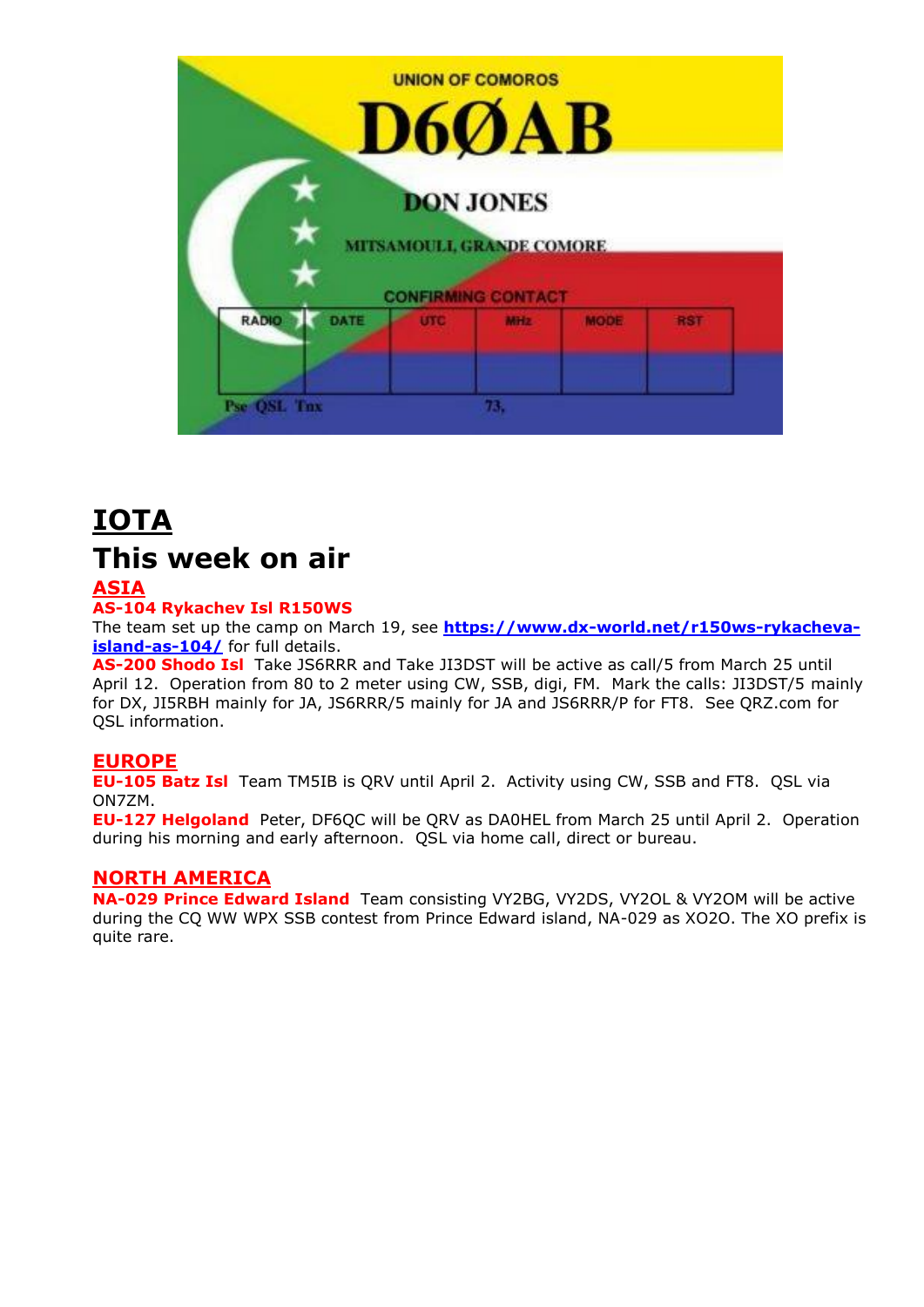# **DXCC timeline**

# **DXWORLD**<sub>net</sub> **FEATURED DXPEDITIONS TIMELINE**

| Last update: March 23, 2022                                                         |           |              |       |  |  |  |  |           |  |              |  |  |          |                  |        |  |         |  |  |                                   |       |          |                  |            |  |  |               |  |  |
|-------------------------------------------------------------------------------------|-----------|--------------|-------|--|--|--|--|-----------|--|--------------|--|--|----------|------------------|--------|--|---------|--|--|-----------------------------------|-------|----------|------------------|------------|--|--|---------------|--|--|
|                                                                                     |           | C56DF        |       |  |  |  |  |           |  |              |  |  |          |                  |        |  |         |  |  |                                   |       |          |                  |            |  |  | TL8AA & TL8ZZ |  |  |
|                                                                                     | ARRL DX   |              |       |  |  |  |  |           |  |              |  |  | VP5/K0KQ |                  |        |  |         |  |  |                                   |       |          |                  |            |  |  |               |  |  |
|                                                                                     | PJ2/DK5ON |              |       |  |  |  |  |           |  |              |  |  |          |                  | 5U99WS |  |         |  |  |                                   |       |          |                  |            |  |  |               |  |  |
|                                                                                     |           |              |       |  |  |  |  |           |  |              |  |  |          | FO/SP5EAQ, TX5AQ |        |  |         |  |  |                                   |       |          |                  |            |  |  |               |  |  |
|                                                                                     |           | <b>8Q7CQ</b> |       |  |  |  |  |           |  |              |  |  |          |                  |        |  |         |  |  |                                   |       |          | TO <sub>10</sub> |            |  |  |               |  |  |
|                                                                                     |           |              | ARRL  |  |  |  |  | PJ5/K3TRM |  |              |  |  |          |                  |        |  |         |  |  |                                   |       |          |                  |            |  |  |               |  |  |
|                                                                                     |           |              |       |  |  |  |  | 5X1XA     |  |              |  |  |          |                  |        |  | FH/K6ZO |  |  |                                   |       |          |                  |            |  |  |               |  |  |
|                                                                                     | V31BN     |              |       |  |  |  |  |           |  |              |  |  |          |                  |        |  |         |  |  |                                   | D60AB |          |                  |            |  |  |               |  |  |
|                                                                                     |           |              |       |  |  |  |  |           |  |              |  |  |          |                  | 8Q7ZI  |  |         |  |  |                                   |       |          |                  | <b>WPX</b> |  |  |               |  |  |
|                                                                                     |           |              | EX0QR |  |  |  |  |           |  |              |  |  |          |                  |        |  |         |  |  |                                   |       | PJ4/KK9A |                  |            |  |  |               |  |  |
| 1 2 3 4 5 6 7 8 9 10 11 12 13 14 15 16 17 18 19 20 21 22 23 24 25 26 27 28 29 30 31 |           |              |       |  |  |  |  |           |  |              |  |  |          |                  |        |  |         |  |  |                                   |       |          |                  |            |  |  |               |  |  |
| Edited by MM0NDX                                                                    |           |              |       |  |  |  |  |           |  | <b>MARCH</b> |  |  |          |                  |        |  |         |  |  | (cc)<br><b>IK8LOV Max Laconca</b> |       |          |                  |            |  |  |               |  |  |

# **ANNOUNCEMENTS Announced DX** *THE NEWCOMERS*

#### **Caribbean trip by DF8AN**

**FM, MARTINIQUE** as FM/DF8AN April 13-19 and May 1-2

**J7, DIMINICA** as J79AN April 19-24

**J6, ST LUCIA** as J6… April 24-May 1

Michael, DF8AN will be operating between April 13 and May 2. Activity on HF using mainly CW and digi. QSL via home call

**FM, MARTINIQUE** Marius, ON4RU will be operating as FM/OQ3R from May 21 until June 4. Operation in 'holiday-style' from 160 to 10 meter using CW only. QSL via home call. **VK9N, NORFOLK ISL** Look for VK9NT (operators VK3HJ, VK3QB and VK6CQ) from April 14 until April 25. Activity from 160 to 10 meter using CW, SSB and FT8. QSL via M0OXO.

# *THE REMINDERS*

**3A, MONACO** Team 3A3A will be QRV during the CQWW SSB contest 2022 (October 29-30). More to follow.

**5H, TANZANIA** Sergey, UT8UU says that the 5H3UU DXpedition in scheduled for the second half of 2022. More to follow.

**5H, TANZANIA** Roman, RA/3W3RR (ex-9Q9RR) has announced plans to be active from Zanzibar island, AF-032. Currently no set dates as to when 5H1RR activity may happen due to COVID-19. More info to follow in due course..

**8Q, MALDIVES** Emir, E77DX will be operating from Baa Atoll as 8Q7DX between April 13-27. Activity from 80 to 10 meter using a vertical and VDA's on the beach. QSL via E73Y.

**A3, TONGA** Stan LZ1GC and Ivan LZ1PM will be operating as A35GC sometime in 2022.Activity from 160 to 10 meter using CW, SSB, RTTY and FT8. Logs uploaded during the DXpedition to Club Log. QSL via LZ1GC OQRS, direct or bureau.

**C5, THE GAMBIA** Look for C5C once again from May 22 until June 7. Operators are Abdel M0NPT, Gerard F5NVF and Luc F5RAV. A side trip to Bijol Island is possible. More to follow. **CY0, SABLE ISL** Permission for a DXpedition has been authorized with the team: WA2DAN, N2IEN, K5DHY, K5YY, K4UEE, WW2DX, AA4NC, N8AA, N2TU. The CY0C Sable Island DXpedition team will be active sometime 2022-2023. They are working hard to get the DXpedition scheduled.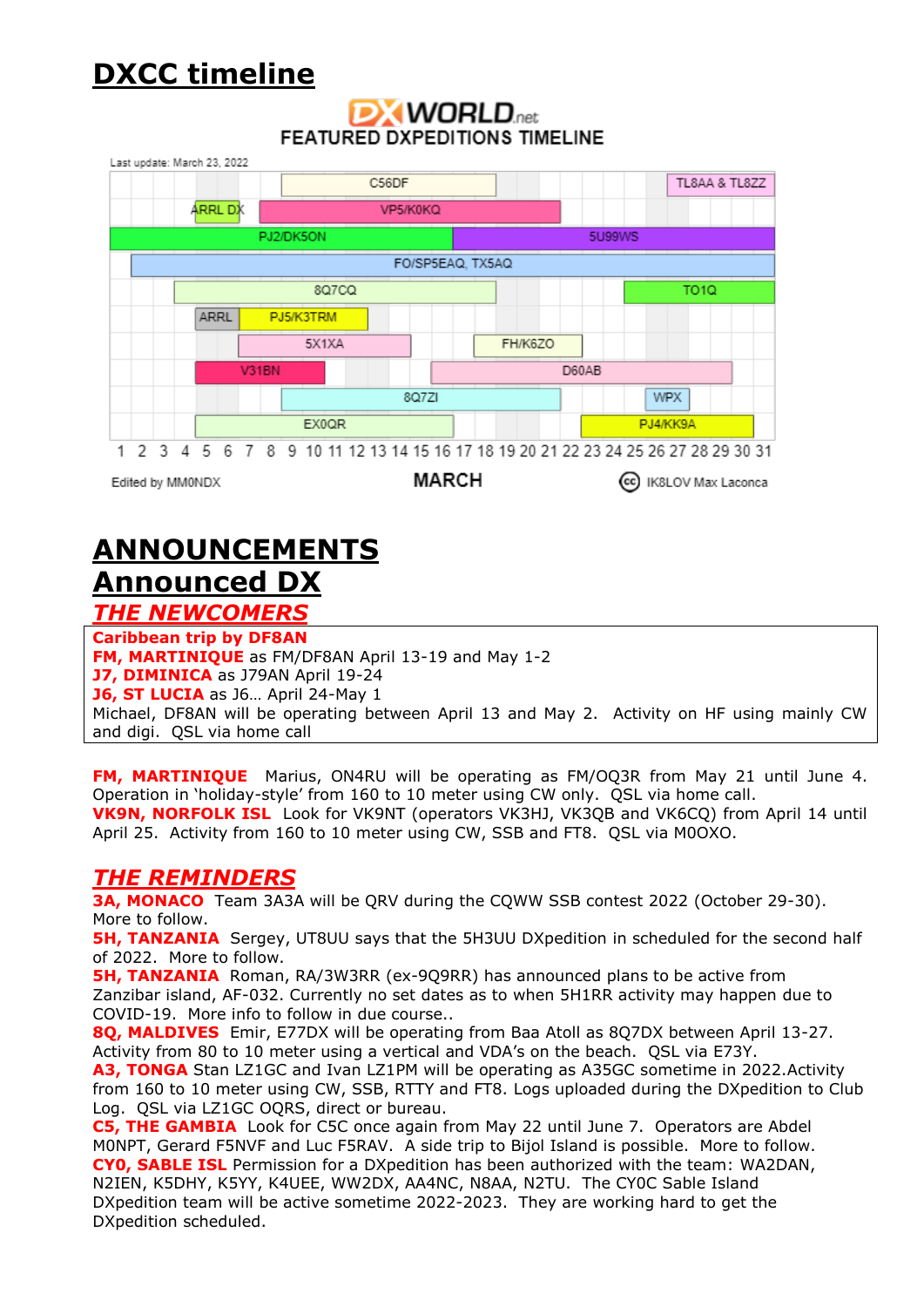<http://cy0dxpedition.net/index.html>

**D6, COMOROS** Dates still to be determined but D60AE will be on air sometime 2022. A multinational 12 operators team of the F6KOP Radioclub will be with 5 stations in CW, SSB, RTTY and FT8/FT4 modes from 160 to 10 meter + QO-100.

**E6, NIUE** Stan LZ1GC and Ivan LZ1PM will be operating as E6AM during October-November. Activity from 160 to 10 meter using CW, SSB, RTTY and FT8. Logsuploaded during the DXpedition to Club Log. QSL via LZ1GC OQRS, direct or bureau.

**FM, MARTINIQUE** Michael, DF8AN will be operating as TO8N from mid-April until early May. An entry in the YU DX contest is included. QSL via home call, bureau or direct.

**FO0, AUSTRAL ISL** Haru, JA1XGI will be QRV as FO/call during November . Schedule depending Covid situation. Operation from 160 to 10 meter using CW and digi. QSL via LoTW.

**FO0, AUSTRAL ISL** A team of seven experienced DX-pedition / contest operators will activate Raivavae (Austral Islands) OC-114, French Polynesia as TX5N from April 16 to April 28. Team members are: Rob N7QT, Walt N6XG, Heye DJ9RR, Gene K5GS, Steve W1SRD, Melanie N7BX and Doris K0BEE. Operation from 160 to 10 meter using CW, SSB and digital.

**FP, ST PIERRE & MIQUELON** Chris, VO1CH updates DX-World that due to Covid-19,the TO5T DXpedition to St Pierre & Miquelon has been postponed sometime in 2023. Activity from 160 to 6 meter using CW, SSB and FT8. <http://www.to5t.com/>

**FS, ST MARTIN** The TO9W team will once again be QRV from November 30 until December 9. **FS, ST MARTIN** Peter, G4SHO will soon be active in 'holiday-style' as FS/call. Operation on HF. QSL via LoTW.

**FS, ST MARTIN** Look for Pier, FS/W1NA and Marco, FS/KC9FFV in future activity during various periods next year. QRV in 'holiday-style' from 40 to 6 meter using SSB and FT8. QSL both call via IZ1MHY, LoTW.

**FT/W CROZET ISL** After many months of efforts and negotiations, the TAAF (the body in charge of the FTs administration) has granted permission for a one-man nearly 3-month operation from Crozet Island to Thierry F6CUK, from mid-December 2022 to mid-March 2023 (be patient!) Exact dates will come just prior to the operation. The last activity from Crozet was in 2009 by Florentin F4DYW as FT5WQ. <http://crozet2022.r-e-f.org/>

**FW, WALLIS & FUTUNA** Tom, KH0/KC0W informs: due to Covid this trip will be postponed. As soon the situation changes Tom will let us know when he departs Saipan.

**JT, MONGOLIA** Mats, SM6LRR will be active as JT4RR/P sometime March, April and July, August from the South Gobi Desert. This will be an extreme portable operation under difficult circumstances. QSL via EA5GL, LoTW.

**JW, SVALBARD** DX-Adventure is a joint venture of Max-ON5UR and Erik-ON4ANN, and consists of 15 very enthusiastic people with all experience in participating or organizing a DXpedition. The first DX-Adventure project is therefore immediately ambitious: The Arctic Archipelago –

Svalbard – IOTA EU026 from April 19-26, 2022. The setup is to be active with 5 stations on all HF bands in different modes (CW, SSB, RTTY, FT8-FT4). In addition, we have the ambition to be the first to activate EU-026 on QO-100. Three team members take on the challenge of driving a snowmobile all the way to Kapp Linné, about 100km east of Longyearbyen.

This is the only location that allows a "line of sight" on the QO-100 satellite. In addition, Kapp Linné is also on the edge of the satellite footprint – speaking of a challenge..

**JX, JAN MAYEN** Helge, LB4MI recently listed this particular callsign on the QRZ.com database. He mentions to DX-World that more info may become available in a few weeks' time, and there is a chance the trip will happen. QRX..

**JX, JAN MAYEN** Stian, LB5SH will once again be active as JX/call late June for about 5 days. Operation primarily SSB and FT8. More to follow.

**KH0, NORTHERN MARIANA ISL** BJ, WA7WJR (ex-XV9WJR) hopes to be active from Saipan / Tinian during April / May. Activity depends on Covid protocols and if quarantine is still required by then the trip will be cancelled or postponed. If QRV he will operate CW, SSB & RTTY (no SSB) on 40-20-17-15m. QSL via home call, LoTW.

**KH8, SWAINS ISL** Due to the Covid-19 pandemic it is still impossible to travel to Swains Island. Alex Jennings (owner of island) and the team will start planning again sometime March 2023.

**P2, PAPUA NEW GUINEA** A DXpedition will take place in honour of the 175<sup>th</sup>anniversary of the Nikolay Miklouho Maclay. More to follow. QSL via RM0L.

**PJ5, ST EUSTATIUS** John, W5JON will once again be active as PJ5/call from October 25 until November 4. Operation from 60 to 6 meter using SSB and FT8.

**PY0F, FERNANDO DE NORONHA** We have no firm dates on this activity, but Rodrigo PY2KC mentions he will try to be active from Fernando da Noronha sometime in 2022 as PY0FFF. Activity depends on Covid situation.

**PZ, SURINAME** Fox, PD0FOX will be active as PZ5JT during spring 2022 from Zanderij. He is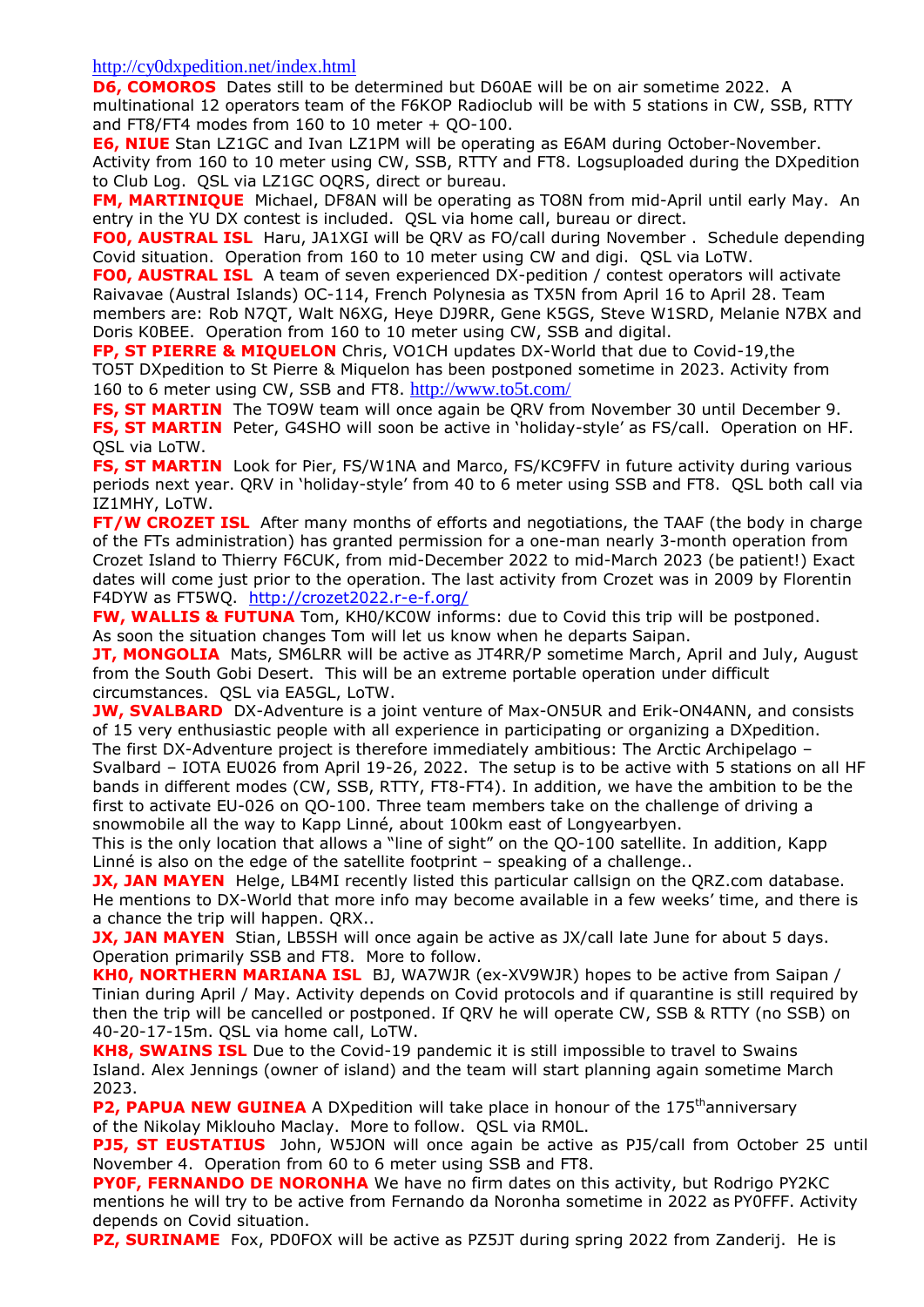going there for jungle training with the 11 Air Assault Brigade. Operation on 20, 17, 15 and 10 meter. More to follow.

**TY, BENIN** The Russian DXpedition Team will be operating as TY5RU between October 10 and October 25. Operation from 160 to 6 meter using CW, SSB and FT8. QSL via Club Log OQRS, LoTW.

**VK9C, COCOS KEELING ISL** Zeljko, VK6VY together with VK6CQ, VK6SJ and perhaps others will be operating as VK9CM between October 26 and November 3. Activity from 160 to 10 meter using CW, SSB and FT8. An entry in the CQWW SSB contest is included as VK9C. QSL via EB7DX. **VP2V, BRITISH VIRGIN ISL** Dario, KP4DO will be operating from Tortola as VP2V/call. Dates not yet mentioned. More to follow.

**XT, BURKINA FASO** Max, DK1MAX will once again be active as XT2MAX between April 7 and April 20. Operation in 'holiday-style' using CW and digi. QSL via EA5GL. Activation depending COVID.

**XU, CAMBODIA** This DXpedition had been due to take place during March, however since many of the team were from Ukraine it's clear it had to be postponed. Juris YL2GM, team leader explains:

My team planned expedition XU7AKT in March. The expedition had to be canceled due to the war in Ukraine. However, Latvian Radiosport Federation supports Ukraine during these tough times and invites radio amateurs around the world to join this support by donating. More info can be found on the LRSF homepage: <https://www.lral.lv/lrsf/index.html>

**YN, NICARAGUA** Robert, DL7VOA will be QRV from Guacalito de la Isla as YN5AO. Dates are still in planning phase due to COVID. Operation in 'holiday-style' with a focus on the low bands. QSL via Club Log OQRS. <https://www.qrz.com/db/YN5AO>

# **Announced IOTA**

# *THE REMINDERS*

## **ASIA**

**AS-107 Samet Isl** E20AX/p has had to postpone the activation of Samet Island that was originally scheduled for 8-10 January 2022 because of the Omicron outbreak. A new date is yet to be set.

**AS-125 Chang Isl** Team HS7AP/P will be active from Chang Island during July 29 to August 1. Participation in the RSGB IOTA contest. QRV on 80-40-20-15-10m, CW, SSB & FT8. QSL via E21IZC.

**AS-140 Char Kukri-Mukri** The S21DX will once again be active during November 2022. They plan multiple stations from 80 to 12 meter. More to follow.

## **EUROPE**

**EU-030 Bornholm Isl** A Belgian team will be operating as 5P5BI between April 24 and May 1. Operation from 160 to 6 meter using CW, SSB and digi. QSL via ON6EF.

**EU-074 Brehat Isl** Thierry, F6CUK will be active as TM8C from April 23 until April 30 April. Activity using SSB, CW and FT8 mainly on 40, 30 and 20 meter. This will be a field-test in preparation for his expedition to Crozet, with a focus on testing the software for FT8. QSL via F6CUK (direct or bureau) and LoTW.

**EU-181 Sveti Ivan Isl** During the IOTA contest 2022 (July 30-31), a joint Bulgarian Greek team will be active as LZ0KP. QSL via SV2CLJ.

**EU-189 Isle of Rockall** A team with Nobby G0VJG will be operating as MM0UKI/P from the most inhospitable places on Earth. Plan is to be QRV from June 6 until June 19. Nobby will be the sole operator for 1-2 days depending the weather. QSL via M0OXO, OQRS. <https://www.rockall2022.org/>

## **NORTH AMERICA**

**NA-070 Kiska Isl** The postponed KL7RRC IOTA DXpedition to Kiska Island has been rescheduled and is now expected to take place on July 4-11. The team includesN3QQ, N6XG, N7QT, NL8F and W8HC. QSL via N7RO.

**NA-079 Garden Key** Gene, N0MHJ will be operating as call/4 from Dry Tortugas between April 22-25. Operation mainly on 6 meter using CW and SSB during daytime only. QSL via LoTW.

## **OCEANIA**

**OC-012 Yap Isl** Tom, KC0W has plans to be active from Yap Island as V63COW. Exact dates will be announced as soon as travel restrictions to Micronesia are lifted. QRV on HFusing only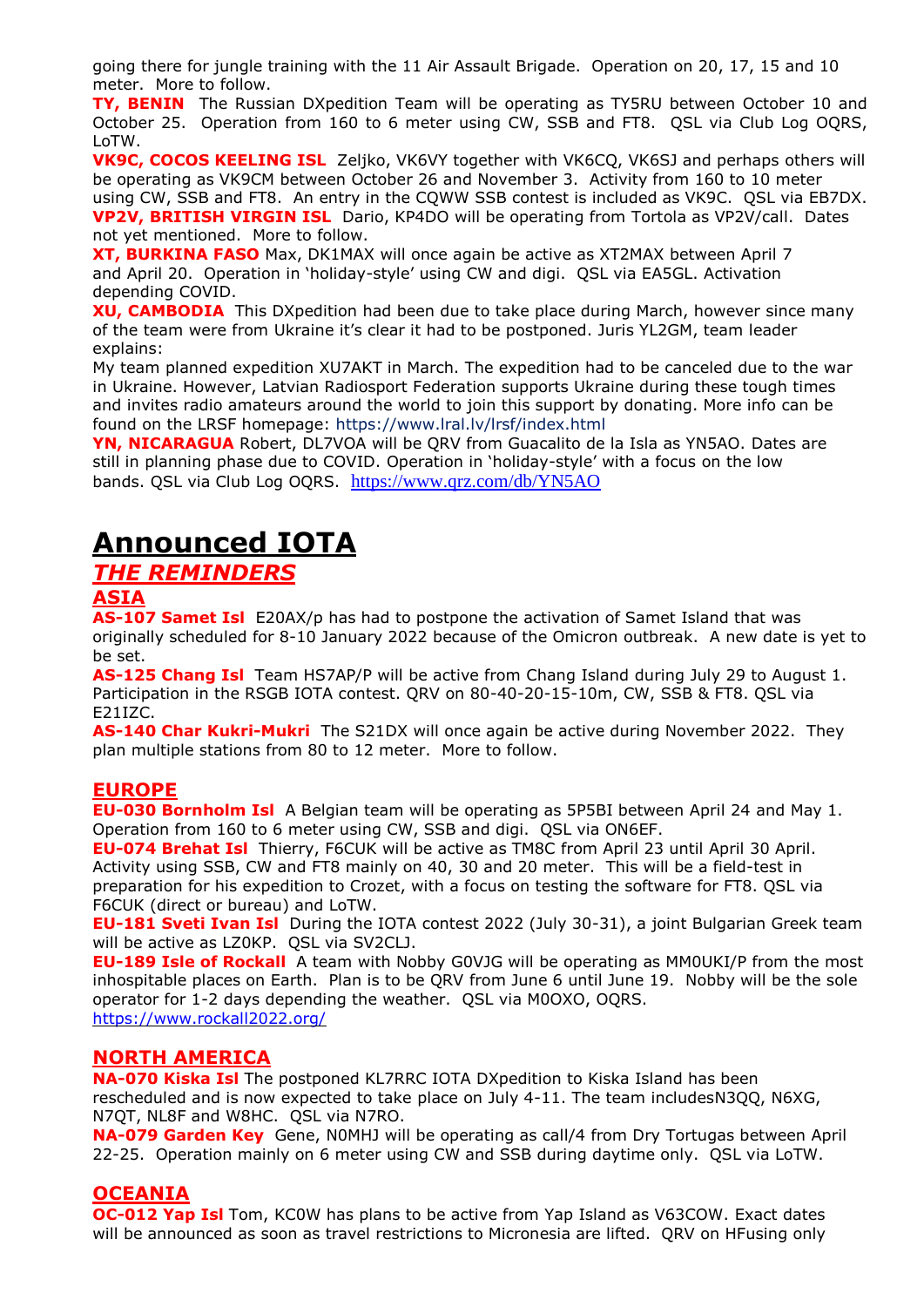#### CW. QSL via home call, no LoTW.

**OC-037 New Zealand Sub Antarctic Islands (Campbell Island)** The Perseverance DX Group (PDXG) has some unfinished business. Several members participated on the 2012 ZL9 activation that was cut short by weather. After their successful VP8PJ South Orkney Islands 2020 DXpedition, PDXG is pleased to announce their intention to activatethe New Zealand Sub-Antarctic Islands (ZL9), Campbell Island. Club Log #24 most wanted, in the 2022 timeframe.

The plan includes 160-10m operation, CW/SSB/RTTY/FT8, with emphasis on 160, 80, 60, 40 and propagation dependent, 12 and 10 meters.

# **Special calls**

## *THE NEWCOMERS*

**F, FRANCE** Guillaume, F1IEH will operate special callsign **TM72FDL** from 27 March to 10 April for the traditional "Fete des Lances" that takes place at Champagne (Sarthe department). QSL via F1IEH. (TNX 425DX)

**OE, AUSTRIA C7A** is the callsign for the VIC Amateur Radio Contest DX Club (4U1A https://4u1a.club/) to celebrate World Meteorological Day on 23-31 March. QSL via Club Log's OQRS, or via UA3DX. This activity counts for Austria for DXCC, and for the Vienna International Centre for the CQ DX Marathon. (TNX 425DX)

**XE, MEXICO** Celebrating the 62nd anniversary of the Asociacion de Radio Aficionados de la Republica Mexicana, special callsigns **6D1A**, **6D2A** and **6D3A** will be active from 15 March to 15 April. QSLs via LoTW. See http://puebladx.org/spcall/spcall\_log\_grupal.php?Evento=ARARM62 for downloadable certificates and QSLs. (TNX 425DX)

**XE, MEXICO XIOX** is the special callsign for Ramon, XE1KK to use "during the rest of 2022 mostly on digital modes". QSL via LoTW only. (TNX 425DX)

# *THE REMINDERS*

**3A, MONACO** Members of the Association of Radio Amateurs of Monaco (ARM) plan to be active as **3A5M** to commemorate the 100th anniversary of the death of Prince Albert 1 of Monaco (1848- 1922). QRV on HF bands, CW/SSB/Digi during the period April 1 to May 31.

**9A, CROATIA 9A652AA** and **9A655AX** are the special callsigns that Tom, 9A2AA and Josip, 9A5AX will be using throughout 2022 to mark their 65th year in amateur radio. QSL via home calls. (TNX 425DX)

**9A, CROATIA 9A302AA** is the callsign that Tom, 9A2AA is using until 13 July to celebrate the 30<sup>th</sup> anniversary of Croatia's independence. QSL via 9A2AA. (TNX 425DX)

**DL, GERMANY** The DARC Team SES will activate special callsign **DA22WARD** from 1 March until 30 April in celebration of World Amateur Radio Day (18 April). QSL via the bureau, or direct to DL2VFR. (TNX 425DX)

**DL, GERMANY** Special callsigns **DF90TJU**, **DK90TJU**, **DL90TJU**, **DM90TJU**, **DP90TJU**,

**DQ90TJU** and **DR90TJU,** plus **HB90JU** from Switzerland, will be activated from 1 March to 30 June for the 90th anniversary of the maiden flight (7 March 1932) of the Ju52/3m transport aircraft designed and manufactured by German aviation company Junkers. An award will be available, see https://90tju.de/ for information and the OQRS for bureau cards. (TNX 425DX) **DL, GERMANY DP44WCA** (special DOK 44WCA) will be used for WWFF and WCA

activations until April 17. All QSOs will be confirmed automatically with a card.(TNX DXNL) **DL, GERMANY** Club station DL0IMO will operate special callsign **DR50BAWA** throughout 2022 to celebrate the 50th anniversary of the DARC's Intruder Monitoring Service (https://www.intrudermonitoring.de/). QSL via the bureau. Started in 1972 and formerly known as Bandwacht, the Intruder Monitoring is the German branch of the IARU Monitoring System, whose primary objective is the search, classification, identification and initiation of steps leading to the removal from amateur bands of radio signals of non-amateur stations causing harmful interference to the amateur services. (TNX 425DX)

**DL, GERMANY** The DARC club Hanau (DOK F09) celebrates 85 years of amateur radio in their city with the special DOK 85AFHU for their club callsign **DL0HO** during 2022. QSL via bureau. (TNX DXNL)

**DL, GERMANY** The DARC club Telgte (DOK N44) celebrates its 44th anniversary in 2022 with the callsign **DP44N44T** (special DOK 44N44). An award is also available. QSL via bureau. (TNX DXNL)

**DL, GERMANY** During 2022, look for **DB50AFZ** for the 50th anniversary since the Deutscher Amateur Radio Club (DARC) relocated from Kiel to the Amateurfunk-Zentrum (Amateur Radio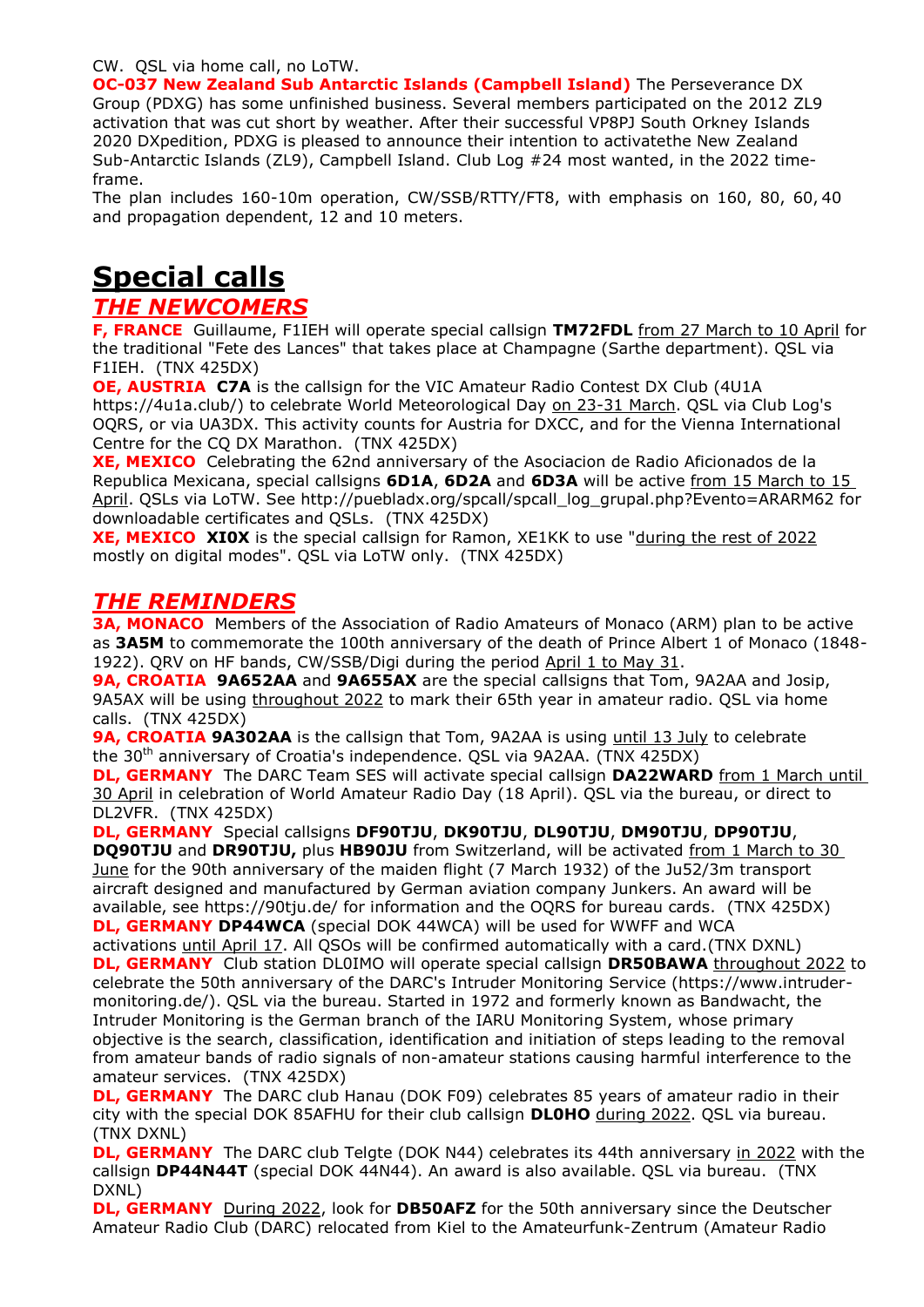Centre), the newly built headquarters in Baunatal. All QSOs will be confirmed automatically via the bureau; direct cards via DL2VFR. (TNX 425DX)

**DL, GERMANY DF40BGK** is active during 2022 for the 40th anniversary of DARC Ortsverband Bergkamen. QSL via the bureau, LoTW and eQSL. (TNX 425DX)

**DL, GERMANY DK050BN** is QRV during 2022 for the 50th anniversary of Contestgruppe Bingen (DK0BN) QSL via the bureau, LoTW, direct cards via DK5PD. (TNX 425DX)

**DL, GERMANY** During 2022, **DL60LINDAU** is active for the DARC Ortsverband Lindau-Westallgau's 60th anniversary. All QSOs will be confirmed automatically via the bureau, direct cards via DL1CBQ. (TNX 425DX)

**DL, GERMANY** Look for **DL73AFUG** during 2022 for the 73rd anniversary of the first Amateurfunkgesetz (AfuG), the German amateur radio regulations that came into force on 23 March 1949. QSL via operator's instructions. (TNX 425DX)

**DL, GERMANY DL75DRG** is QRV until end 2022 for the 75th anniversary of DARC Distrikt Ruhrgebiet. QSL via operator's instructions. (TNX 425DX)

**DL, GERMANY DL75HIL** is active until end 2022 for the 75th anniversary of DARC Ortsverband Hilden (DL0HIL/DL0CK). QSL via the bureau, LoTW and eQSL. (TNX 425DX)

**DL, GERMANY** Special callsign **DM60CSJ** is active until end July for the 60th anniversary of Club Station Jesewitz (DL0SAX). QSL via the bureau and eQSL, direct cards via DL2VM. (TNX 425DX) **DL, GERMANY** The special event station **DR125MB** (special DOK 125MB) draws attention to the Muengsten Bridge, Germany's highest railway bridge, built 125 years ago. QRV until November 30. QSL via bureau, LoTW, DD3JN (d). (TNX DXNL)

**DL, GERMANY** The German section of the International Federation of Railway Radio Amateurs will put their new club callsign **DL0OF** on the air with the special DOK MKO until Jan. 25 next year. QSL via bureau and DL4CR (d). (TNX DXNL)

**DL, GERMANY DL75RLP** is the special callsign for members of DARC's Ortsverband Mainz (DL0MZ) to celebrate the 75th anniversary of the German federal state of Rhineland-Palatinate throughout 2022. All QSOs will be confirmed automatically via the bureau and LoTW; direct cards can be requested via Club Log's OQRS. (TNX 425DX)

**EA, SPAIN** URE San Fernando (EA7URF) is participating in the official celebrations for the 500th anniversary of the first circumnavigation of the Earth [425DXN 1467]. The 9th in a series of AM500 special event stations representing a milestone of the voyage will be **AM500TOR**, to be active on 19-27 March to memorialize the longest and most perilous stage of the return voyage ("tornaviaje") to Spain of the ship 'Victoria' under the command of Juan Sebastian Elcano from Timor to Cape Verde (7 February-9 July 1522). QSL via EA7URF, LoTW and eQSL. (TNX 425DX) **EA, SPAIN** Members of the URE San Fernando (EA7URF) marks the anniversary of the first circumnavigation of the world with the callsign **AM500TOR** between the 19th and 27th on HF,

VHF, and UHF on CW, SSB, and digital modes. QSL via EA7URF (d/B), LoTW, eQSL. (TNX DXNL) **EI, IRELAND**Special callsign **EI90IRTS** will be activated throughout 2022 to celebrate the 90th anniversary since the founding of the Irish Radio Transmitters Society, Ireland's IARU society. QSL via EI6AL. (TNX 425DX)

**F, FRANCE TM24PVJ**, operated by Andre/F5AQX, Serge/F5SN, Marie/F5UAY, Jacky/F6CVY, Laurent/F8FSC, Daniel/F8GAF, and Michel/F8GGZ, draws attention to one of France's largest wine festivals (Percee du Vin Jaune) between March 20 and April 3 on HF (CW, SSB, FT8, PSK) and via EME. QSL via F8GGZ (B). (TNX DXNL)

**F, FRANCE TM55SNSM** celebrates the 55th anniversary of the French sea rescue organisation Societe Nationale des Sauveteurs en Mer between March 18 and July 16. QRV on 80-6m on CW, SSB, and digital modes. QSL via bureau and eQSL. (TNX DXNL)

**F, FRANCE TM20KFZ** is the special callsign that members of the Club Radioamateurs Scientifique de la Haute-Vienne (F8KFZ) will be using during seven weekends until 25-26 June to celebrate the club's 20th anniversary. QSL via the bureau. (TNX 425DX)

**F, FRANCE** The Radioamateurs de Lot-et-Garonne will operate special callsign **TM6CXJ** on 1-6 June to honour the memory of their friend Pierre Marge, F6CXJ, who passed away on 28 January 2021. QSL via LoTW (preferred), or via F2FZ. Also activated in remembrance of Silent Keys are **TM3ZZ** (in memory of Michel Pelhate, F3ZZ) during a few weekends between 26 February and 3 July, and **TM9AP** (in memory of Andre Pettelat, F9AP) during five weekends until 20 March. QSL TM3ZZ via F4HIK; QSL TM9AP via F6GYH. (TNX 425DX)

#### **G, ENGLAND VE, CANADA**

## **VK, AUSTRALIA**

Special callsign **GB80LAN** (1-28 March), as well as **VE80LAN** (1-31 March) from Canada and **VK80LAN** (1-31 March) from Australia, will mark the 80th anniversary of the first operational sortie (2 March 1942) of the Avro Lancaster, the mainstay of the Royal Air Force Bomber Command that was flown by British, Canadian and Australian pilots during World War II. QSL via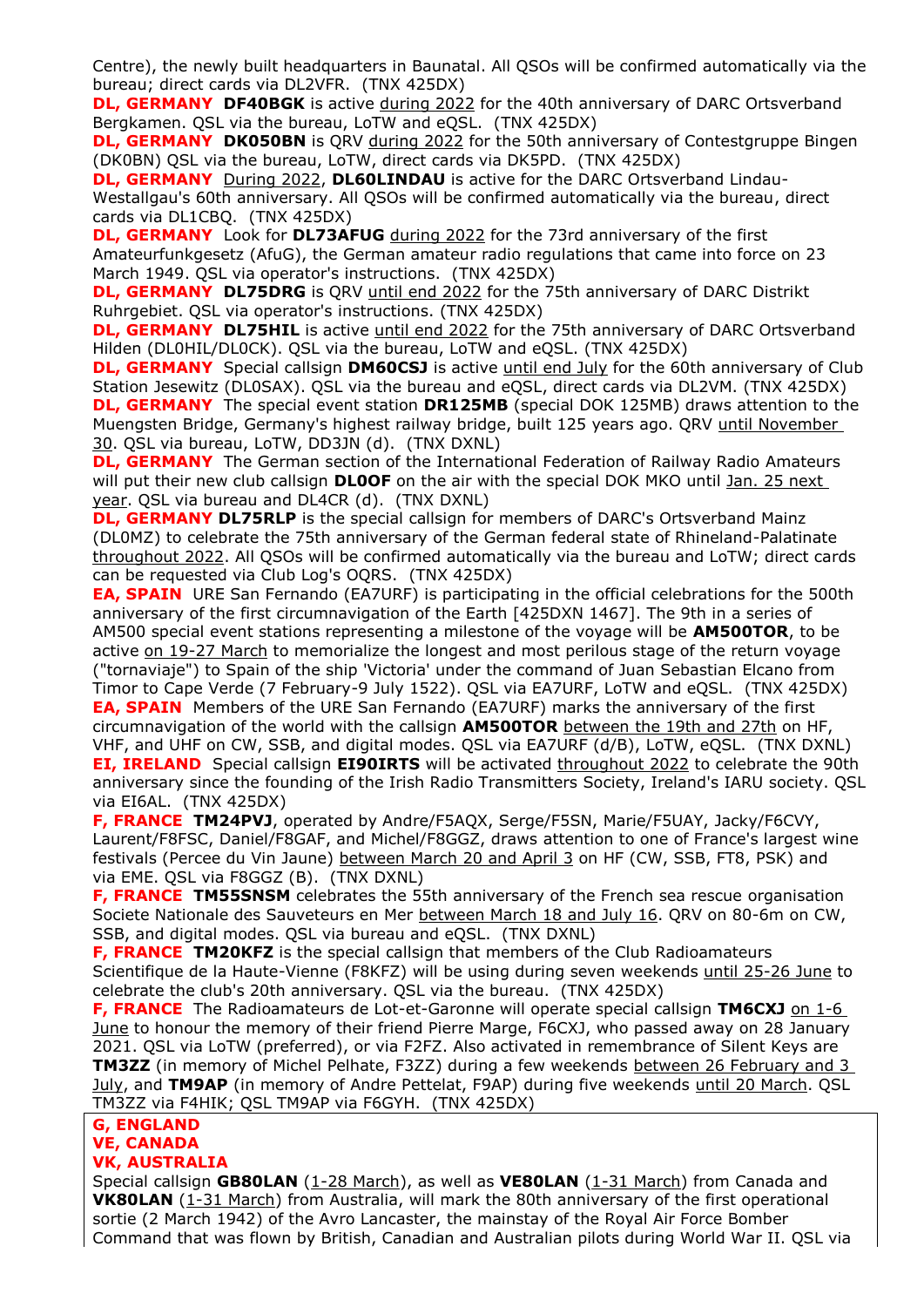**G, ENGLAND** Special event stations **GB1900HA** (operated by M0MNE) and **GB1900HW** (operated by M0TKF) are active until 23 December for the 1900<sup>th</sup> anniversary since the beginning of the construction of Hadrian's Wall (https://1900.hadrianswallcountry.co.uk/). QSLs via Club Log's OQRS and LoTW. A former defensive fortification which marked the boundary between Roman Britannia and unconquered Caledonia to the north, Hadrian's Wall is the largest Roman archaeological feature in Britain, and has been inscripted on the UNESCO World Heritage Site List since 1987. (TNX 425DX)

**G, ENGLAND GB100BBC** is the special callsign celebrating the 100th anniversary of the British Broadcasting Corporation throughout 2022. The BBC was formed on 18 October 1922, and daily radio broadcasts began on 14 November. GB100BBC will be on air from the BBC Radio Group's shack at BBC Broadcasting House in central London, as well as from other BBC premises and members' home QTHs around the UK. QSL via the bureau, LoTW and eQSL; direct cards will not be accepted. (TNX 425DX)

**GM, SCOTLAND** PS Waverley is the world's last seagoing paddle steamer. It's also her Diamond Jubilee in 2022. To celebrate this milestone, Col MM0NDX and Frank MM0HST plan to be active **/MM** in mid-2022. Possibly one or two others will join them (to be determined after January). A meeting with the Waverley Steam Navigation Company in Glasgow, Scotland has been arranged for the middle of January 2022 whereby a route / itinerary will be confirmed. It's very likely the voyage will take place off the west coast of Scotland.

**GW, WALES** Members of the Newport Amateur Radio Society (NARS) are active on shortwave in SSB, FT8, CW and RTTY as **GB4NPT** during March 2022 to commemorate the 20th anniversary of Newport/South Wales gaining city status. QSL via office. (TNX DXNL)

**HA, HUNGARY** The following special event stations mark the 200th birthday of the Hungarian poet Sandor Petofi until March 15, 2023: **HG200AN**, **HG200DO**, **HG200EF**, **HG200IR**, **HG200OT** und **HG200PS**. QRV on HF on CW, SSB, and FT8. An award is available as well. QSL via Club Log, LoTW. (TNX DXNL)

**HA, HUNGARY** The Szollosi Jozsef Radio Club (HA4KYB) is joining the city of Szekesfehervar's official celebrations of the 800th anniversary of the Golden Bull (Aranybulla), the royal charter issued in 1222 which represents the first constitutional document of the nation of Hungary. Look for special callsign **HG1222BA** to be active on all bands and modes throughout 2022. QSL via the bureau to HA4KYB. (TNX 425DX)

**HB9, SWITZERLAND HB50SH** is the special callsign that members of USKA Schaffhausen, HB9SH (https://www.hb9sh.ch/) will be using during 2022 to celebrate their club's 50th anniversary. QSL via LoTW, paper cards will be available only for QSOs made during the Helvetia Contest (23-24 April). (TNX 425DX)

**HP, PANAMA H32AT** is the special callsign that Jose, HP2AT is using until the end of the year to mark his 32 years in amateur radio. He uploads his log to qrz.com, Club Log and eQSL on a regular basis, and will upload all QSOs to LoTW at the end of the activity. Paper QSL cards will not be available. (TNX 425DX)

**I, ITALY** Commemorating the 150<sup>th</sup> anniversary since the death of Samuel F.B. Morse (2 April 1872), ARI Vigevano will operate special callsign **IR2SM** from 26 March to 10 April. QSL via I2MFJ, bureau or direct. (TNX 425DX)

**I, ITALY** To promote the World Radiosport Team Championship to be held in Italy in July 2022, twelve special callsigns are activated until the end of the IARU HF Championship (10 July at 11.59 UTC). Look for **II1WRTC, II2WRTC, II3WRTC, II4WRTC, II5WRTC, II6WRTC, II7WRTC, II8WRTC, II9WRTC, II0WRTC, IR1WRTC** and **IO0WRTC** (the latter from Sardinia) to be QRV on the HF bands CW, SSB, RTTY and FT8. A certificate for QSOs made with special stations will be available. (TNX 425DX)

**I, ITALY** Look for **II8CAP** until end 2022, this to celebrate the city of Procida, the Italian Capital of Culture 2022. Operation on HF using CW, SSB and FT8. QSL via IC8ATA.

**JA, JAPAN 8N1FT** celebrates the 50<sup>th</sup> anniversary of Futtsu-City until the end of March. All QSOs will be confirmed with a card automatically, logs will be uploaded to LoTW. (TNX DXNL) **JA, JAPAN 8J100CB** celebrates the 100th anniversary of Chiba-City until the end of March. All QSOs will be confirmed with a card automatically. (TNX DXNL)

**JA, JAPAN** Members of JARL Joetsu Club is active as **8N0J** until end April 2022. This to celebrate the 50th anniversary of the city of Joetsu, Niigata. All QSO's will be confirmed automatically. QSL direct if needed via JJ0AWX. (TNX 425DX)

**LA, NORWAY LA100B** is the special callsign for NRRL's Bergensgruppen (LA1B) to celebrate its 100th anniversary throughout 2022. Several classes of awards will be offered for contacts made with LA100B. (TNX 425DX)

**LX, LUXEMBOURG** Commemorating the birth of Michael Faraday (22 September 1791), special event station LX5MF is on air until March 26 in close cooperation with the Luxembourg Science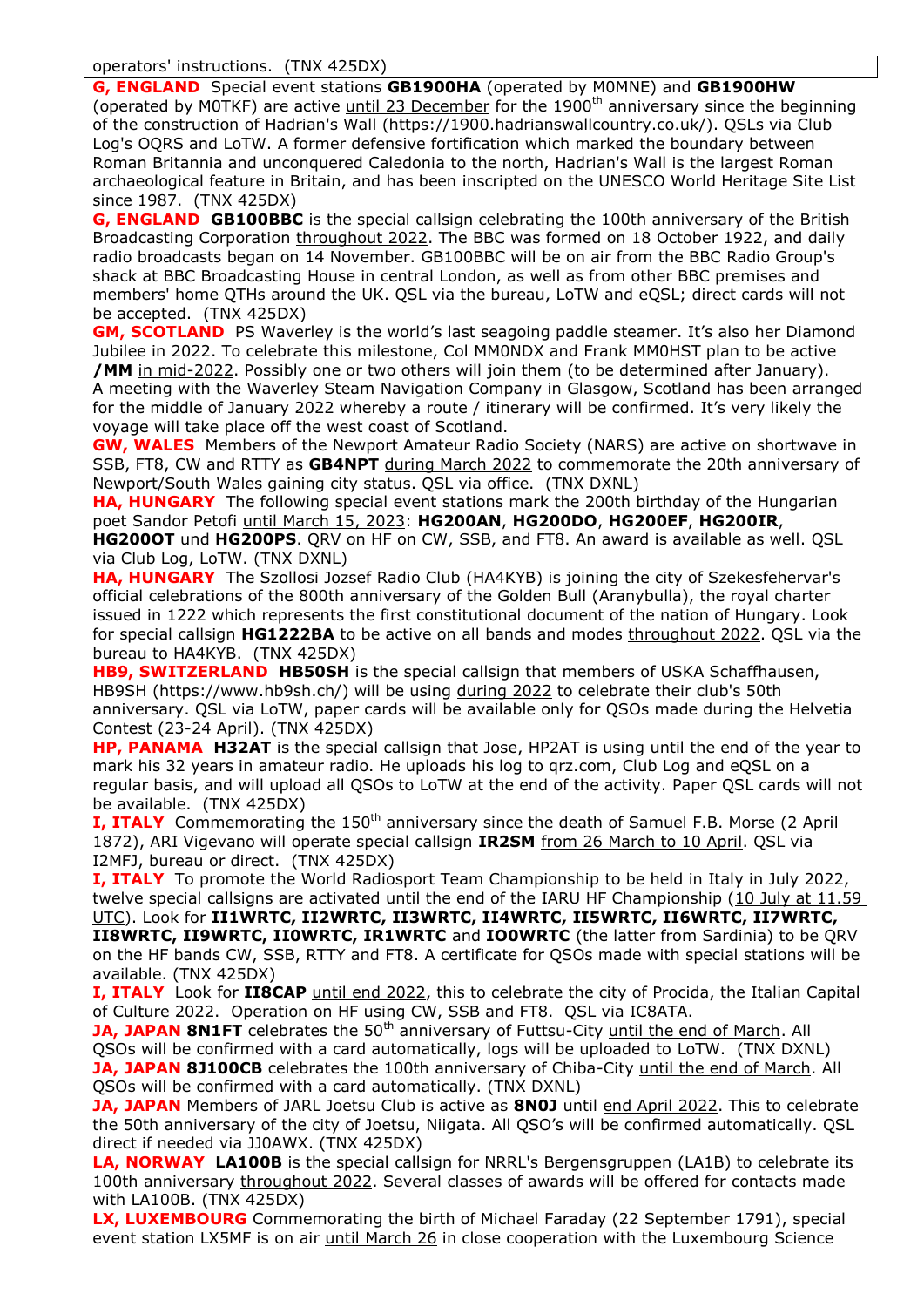Center. QSL via LX1KQ (but all QSOs will be confirmed automatically via the bureau) and LoTW. (TNX 425DX)

**LZ, BULGARIA LZ01MLN** is the special callsign to be used until end 2022 by the LZ Contest Team to celebrate the 1,000,000th QSO made by the LZ9W Multi-Multi Contest Station (http://www.lz9w.com/). The mark was reached during this year's CQ WW DX SSB Contest. QSL via LZ1PM. (TNX 425DX)

**OE, AUSTRIA** Commemorating the 150th anniversary since the death of Samuel F.B. Morse (2) April 1872), Jo, OE6VIE will operate CW only as **OE0MORSE** on 1-30 April. QSL via Club Log's OQRS (preferred), LoTW and eQSL. (TNX 425DX)

**OH0, ALAND ISL OH0100AX** is for the Alands Radioamatorer (OH0A) to celebrate until 9 June the 100th anniversary of the Aland Islands' selfgovernment from Finland.

The special callsign's suffix is the Internet country code top-level domain of the Aland Islands. (TNX 425DX)

**OK, CZECH REPUBLIC** The radio club Chrudim celebrates its 75<sup>th</sup> anniversary with thecallsign **OL75KCR** until the end of the year. QSL via Club Log OQRS. (TNX DXNL)

**ON, BELGIUM** Special event station OR100RCBE will be active from 1 March to 31 December to celebrate the 100<sup>th</sup> anniversary of the Radio Club Belge de l'Est. Established on 26 March 1922, it is nowadays' UBA GDV (Groupement de Verviers). QSL via ON4GDV. (TNX 425DX)

**OZ, DENMARK** Radio amateurs around the world can obtain an anniversary award by having contacts using CW, Phone or Digital modes with SES **OZ5ØDDXG** during 2022.

The anniversary callsign may be contacted once a month, on each band and with each modulation type. Each approved contact counts 1 point.

The award can be sent by e-mail (free of charge) or by postal mail for 10 USD. Application is sent to award manager OZ4CG Carsten – *oz4cg@live.dk*

**PA, THE NETHERLANDS** Wino, PA0ABM is active as **PA75DXCC** until 2 August. QSL via Club Log's OQRS , LoTW, eQSL, or via home call. The special callsign celebrates the 75th anniversary of the first post- World War II list of DXCC members, published in the July 1947 issue of QST. (TNX 425DX)

**PA, THE NETHERLANDS** The Dutch city of Leiden will be European City of Science in 2022, and will host a 365-day science festival "for anyone with an inquisitive mind" (https://leiden2022.nl/). Members of VERON Leiden will participate in the event and will be active as **PA22L**. QSL via bureau to PI4LDN. (TNX 425DX)

**PA, THE NETHERLANDS** The VERON section Midden- en Noord-Limburg (A31) celebrates its 75th anniversary in 2022 with the callsign **PI75LIM**. QSL via bureau. (TNX DXNL)

**PA, THE NETHERLANDS** Frans, PC2F will be active as **PF01MAX** between 18 March and 20 November, over the twenty-two Grand Prix weekends of this year's FIA Formula One World Championship. The special callsign stands for Max Verstappen, the defending champion who will compete under race num- ber 1. QSL via PC2F (direct or bureau), LoTW and eQSL. (TNX 425DX) **PY, BRAZIL** Special callsign **ZZ165IBI** will be activated on 1-31 March for the 165th anniversary of the Brazilian city of Ibiuna. QSL via PU2SWB. (TNX 425DX)

**SM, SWEDEN** The Skoevde Amateur Radio Club (SARK, SK6EI) celebrates its 50<sup>th</sup> anniversary during 2022 with the callsign **SK50EI**. QSL via bureau, LoTW. (TNX DXNL)

**SP, POLAND SP21DKS** (op Dariusz/SP3POB) and **HF21DKS** (op Jacek/SP9CJM) mark the World Down Syndrome Day between the 19th and 27th on HF (CW, SSB). An award is also available. QSL via bureau. (TNX DXNL)

**SP, POLAND 3Z200IL** is the special callsign for radio club SP8KJX to commemorate the 200th anniversary since the birth of Ignacy Lukasiewicz, an oil industry pioneer whose many achievements included the invention of the modern kerosene lamp. Look for activity through 29 December on 160-10 metres SSB and digital modes. QSL via the bureau. (TNX 425DX)

**SP, POLAND** Dominik SQ9ORN, Maciek SP9RBL, Pawel SN9PJ and Thomas SP9TL will be active "out in the field" until 14 December, and will operate special callsigns **HF9FIELD** (April, July and October), **SN9FIELD** (May, August and November) and **SP9FIELD** (March, June, September and December). QSL via eQSL. A certificate will be available for working the 3 special stations; the details will be published on [https://www.qrz.com/db/HF9FIELD.](https://www.qrz.com/db/HF9FIELD) (TNX 425DX)

**VK, AUSTRALIA** Until end 2022, amateur radio operators across Australia will be using the special event callsign **VK90ABC** to celebrate the 90th anniversary of the Australian Broadcasting Corpo- ration, launched on 1 July 1932. QSL via LoTW and eQSL; neither direct nor bureau cards will be available. (TNX 425DX)

**XE, MEXICO** Zalo/XE3N celebrates the 120th anniversary of Playa del Carmen City Quintana Roo during 2022 with the callsign **6F6F**. QSL via EA5GL, LoTW. (TNX DXNL)

**XE, MEXICO** "90 Years 90 Radio Days" is an operating event for the Federacion Mexicana de Radioexperimentadores (FMRE) to celebrate the 90th anniversary since its foundation (10 January 1932). **4A90FMRE** and other 32 special callsigns (from each of the federal entities: 31 states plus